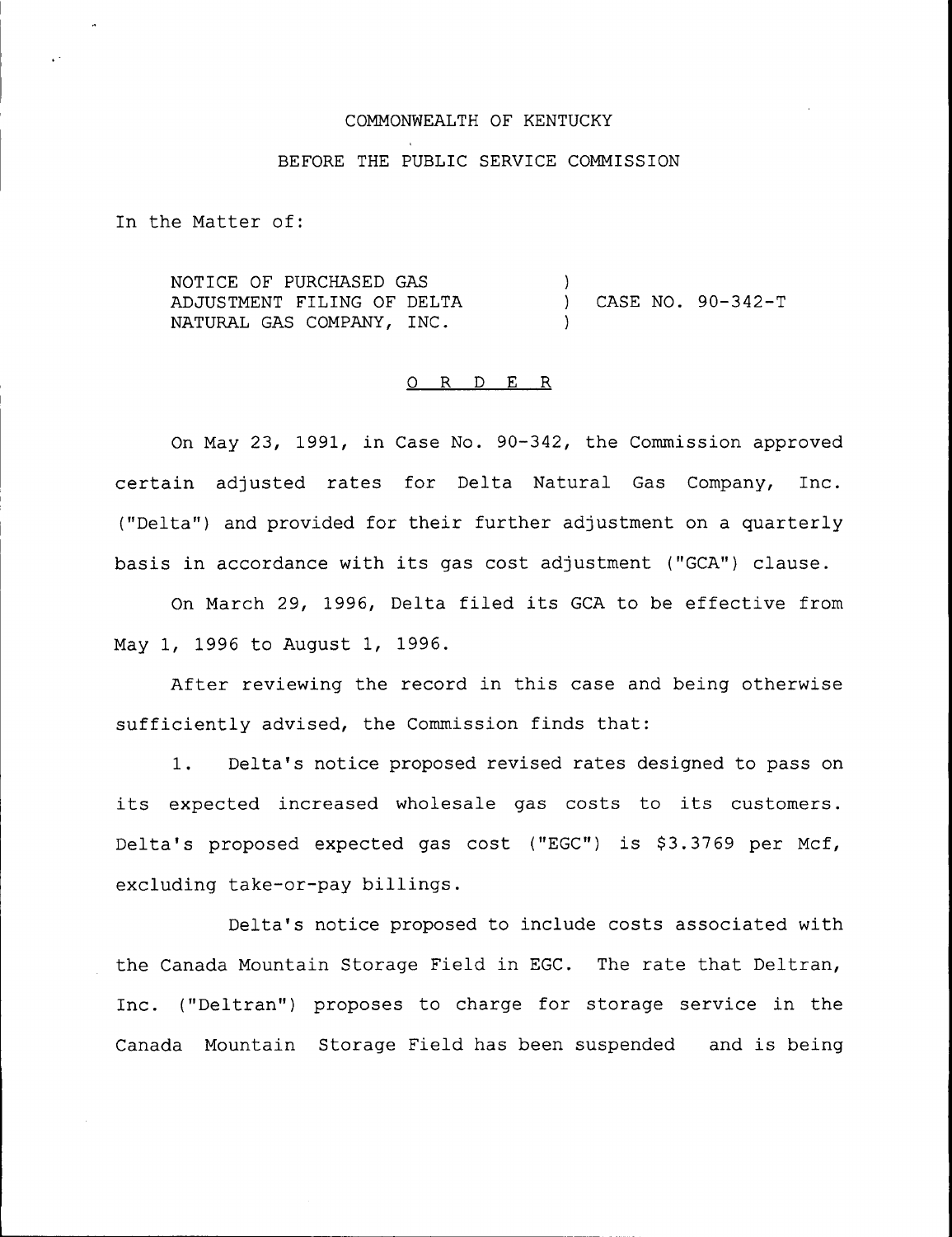reviewed by the Commission.<sup>1</sup> The annual cost of \$300, 559 related to Deltran's provision of storage service should be removed from Delta's EGC calculation pending the Commission's decision regarding the proposed Deltran rate. An EGC of \$3.3061 should be approved on an interim basis pending the Commission's approval of a Deltran storage rate.

Delta's notice set out a take-or-pay recovery component of (.01) cent per Mcf for this quarter.

2. Delta's notice set out a current quarter refund adjustment of  $1.73$  cents per Mcf to return refunds of \$73,245, including interest, to its customers. The total refund adjustment of 13.46 cents per Mcf reflects the current, as well as previous, quarter adjustments.

3. Delta's notice set out a current quarter actual adjustment of 50.66 cents per Mcf to collect under-recovered gas cost from November and December 1995 and January 1996. The proposed total actual adjustment of 23.40 cents per Mcf reflects the current under-collection as well as under- and over-collections from three previous quarters.

 $\mathbf{1}$ Case No. 95-531, Proposed Contract Between Deltran, Inc. and Delta Natural Gas Company, Inc. for Underground Natural Gas Storage Service, Order dated December 27, 1995.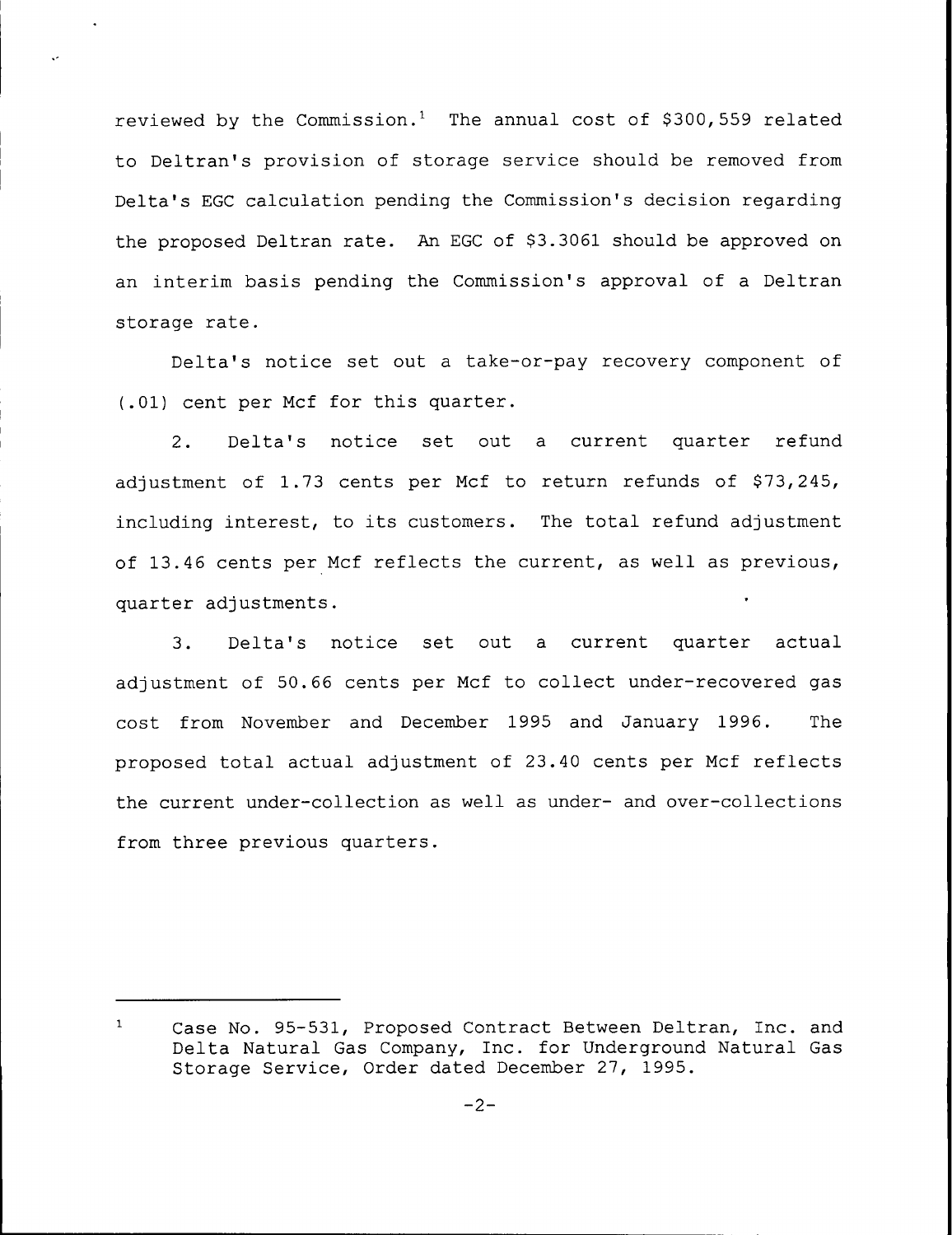4. Delta's notice set out <sup>a</sup> balance adjustment of 21.60 cents per Ncf. This balance adjustment compensates for net undercollections which occurred as a result of previous adjustments.

5. These adjustments produce <sup>a</sup> gas cost recovery rate ("GCR") of \$3.6214 per Mcf, 83.40 cents per Mcf more than its previous GCR.

6. The revised rate adjustment in the Appendix to this Order is fair, just, and reasonable, in the public interest, and should be approved for final meter readings on and after May 1, 1996.

7. Delta requested confidentiality for Schedule VI, which contains business information required by the Commission pertaining to Delta's subsidiaries. Delta Resources, Inc. and Delgasco engage in unregulated, competitive activities. Competitors of these subsidiaries could use business information of these subsidiaries to place themselves in an advantageous position vis-a-vis the subsidiaries and Delta. Thus, disclosure of the information is likely to cause Delta and these subsidiaries competitive injury and should be protected.

IT IS THEREFORE ORDERED that:

1. The rates proposed by Delta are hereby denied pending the Commission's decision in Case No. 95-531.

2. The rates in the Appendix to this Order are fair, just, and reasonable, and are effective for final meter readings on and after May 1, 1996.

 $-3-$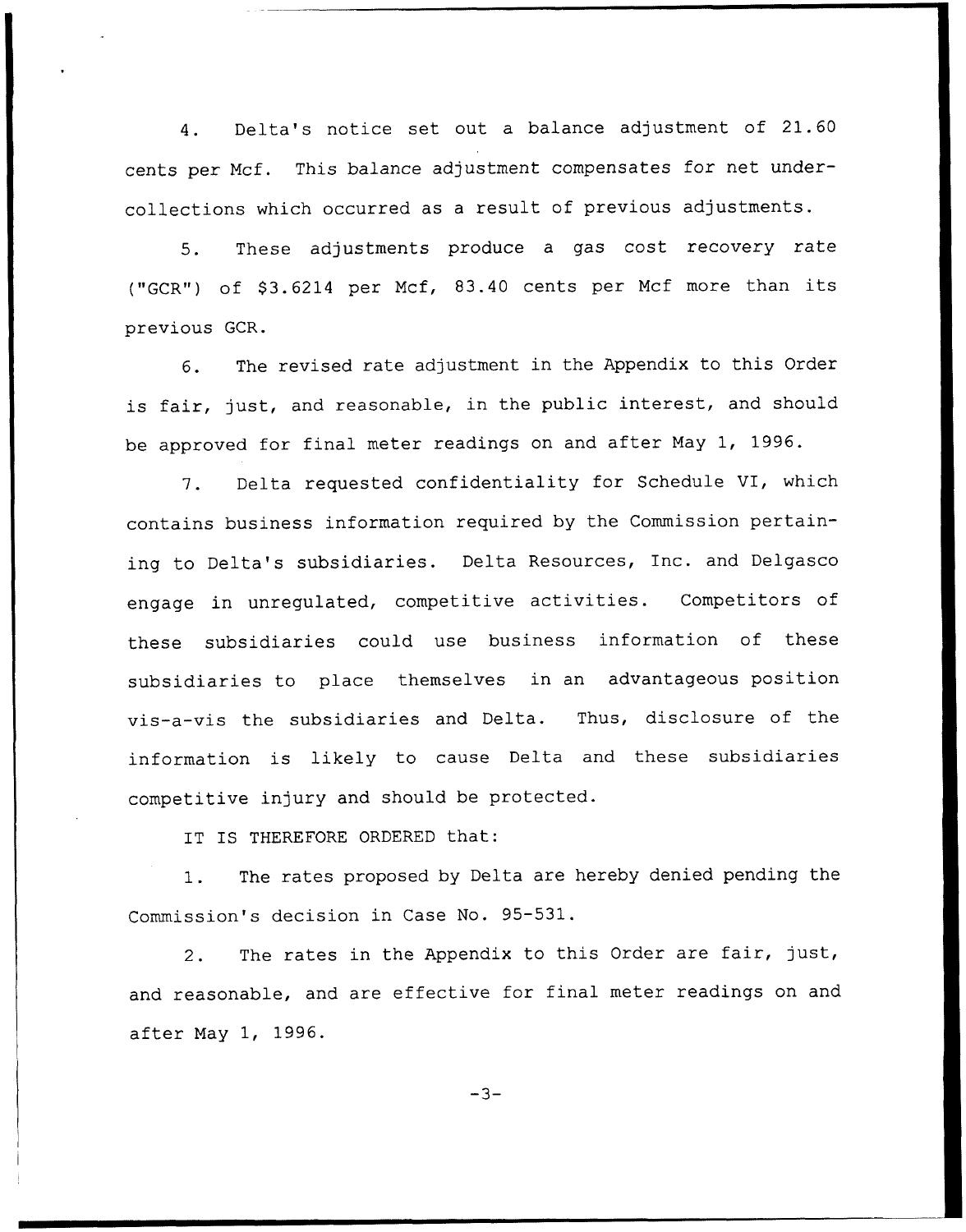3. Within 30 days of the date of this Order, Delta shall file with this Commission its revised tariffs setting out the rates authorized herein.

4. Schedule VI, which Delta has petitioned to be withheld from public disclosure, shall be held and retained by this Commission as confidential and shall not be open for public inspection.

Done at Frankfort, Kentucky, this 1st day of May, 1996.

# PUBLIC SERVICE COMMISSION

<u>Keafha</u>

Vice Chairma

Commissioner

ATTEST:

Executive Director